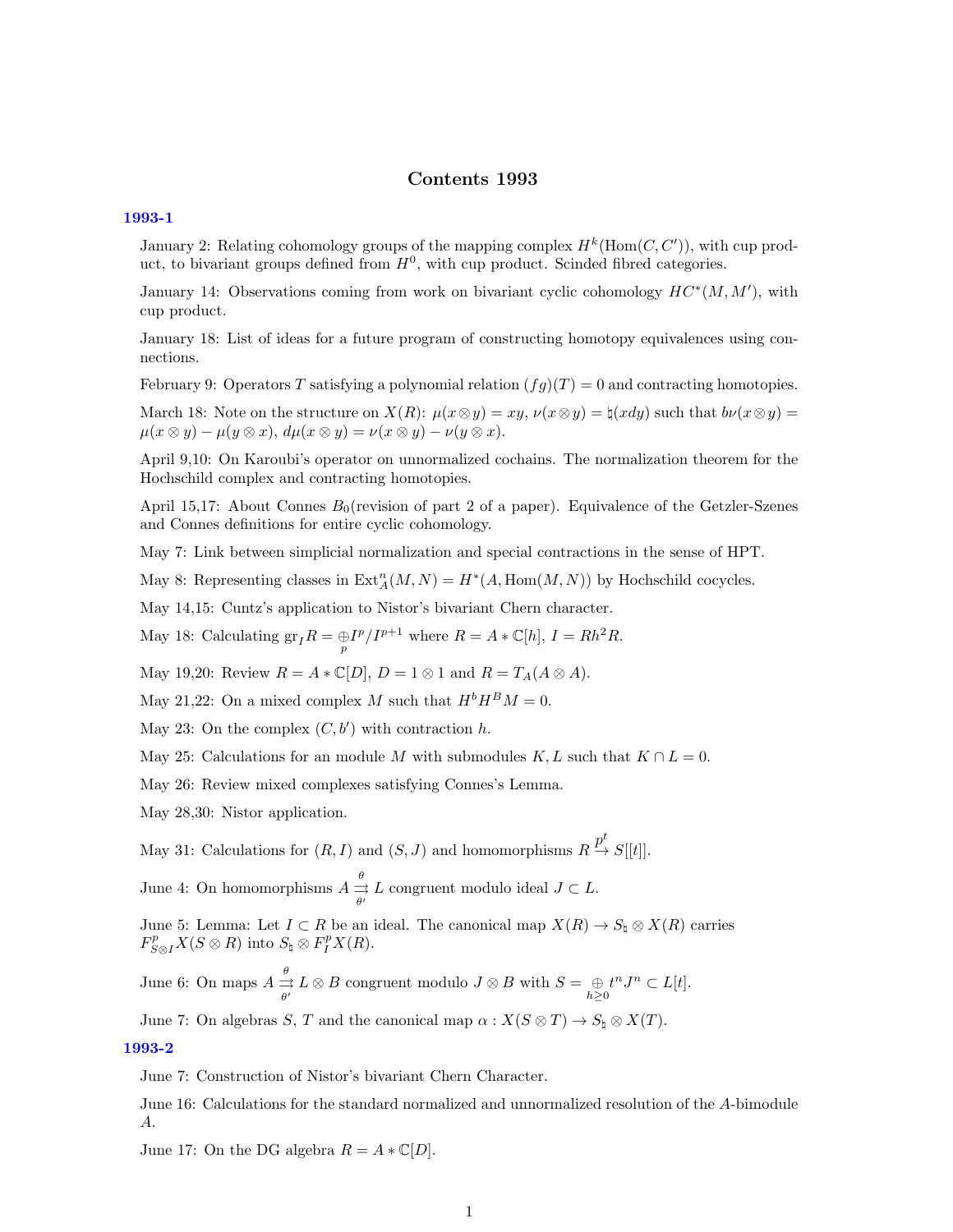June 22: Reconciling the approaches of Quillen and Nistor (used by Cuntz).

June 25: On the category of filtered vector spaces.

June 26: More on reconciling the Quillen and Cuntz approaches.

June 30: More on Nistor and reconciling approaches to the bivariant Chern character.

July 1: Review progress on Cuntz's version of Nistor's bivariant Chern character.

July 3,8: On Quillen's construction of the bivariant Chern character assocoated to the quasihomomorphism A

rightrightarrowsL  $\otimes$  B congruents modulo  $J \otimes B$ .

July 20: Relation between  $\Omega A = T_A(\Omega^1(A))$  and  $T_A(A \otimes A)$  plus a note added on October 15.

August 22: On S versus  $L^t$ .

September 21: On HPT. Diluting a contraction to a special contraction.

September 22,23: Mapping cylinder and Serre construction for  $X \to Y$ , a map of complexes.

September 24: Perturbed contractions:  $h\frac{1}{1-\theta h}$ ,  $h\frac{1}{1-|h|}$  $\frac{1}{1 - [\theta, h]}, \frac{1}{1 - [h]}$  $\frac{1}{1-[\theta,h]}h.$ 

September 25: Possible contractions on  $F(f) = X \oplus Y[-1]$  with  $\begin{pmatrix} d & 0 \\ f & 0 \end{pmatrix}$  $f - d$  . Formulas related to composition.

September 26,27: Note on formulas of HPT.

September 28: Calculations on a complex

$$
\cdots \xrightarrow{\hbar} M_1 \xrightarrow{\hbar} M_0 \xrightarrow{\hbar} M_{-1} \rightarrow \cdots
$$

of  $A$  modules with contracting homotopy  $h$ .

September 30: Constructions for  $\mathcal{C}_A$ , the category of DG A-modules (bounded below) and the corresponding homotopy category  $H_0(\mathscr{C}_A)$ .

October 3,4,5: On an augmented DG algebra and its bar construction.

October 7: On the B operator.

October 8,10,11: On Cone( $E \stackrel{\eta}{\to} A$ ) where A is an algebra, E a complex of bimodules and  $\eta$  a module map.

October 15: On making an S-module out of  $\mathcal{B} \otimes (E \otimes_A)$ .

October 17: GNS construction result:  $\Gamma(A \overset{\text{in}_{\mathcal{P}}}{\rightarrow} RA * C) = A * \tilde{C}$ .

October 27: Cartan-Eilenberg flatness using linear equations.

October 28: Excision.

October 29: Results for flat modules.

#### [1993-3](http://www2.maths.ox.ac.uk/cmi/library/Quillen/Working_papers/quillen%201993/1993-3.pdf)

November 8: Discussion on the Karoubi operator  $\kappa$  on  $\mathscr{C}A$  arising from the Alexander-Spanier differential.

November 27,28: Coquereaux-Kastler lifting of  $\Omega A$  into  $\overline{A}\tilde{A}$ .

December 1: On mixed complexes homotopy equivalent to zero. Comment on Karoubi's  $\kappa$  on  $\mathscr{C}A$ .